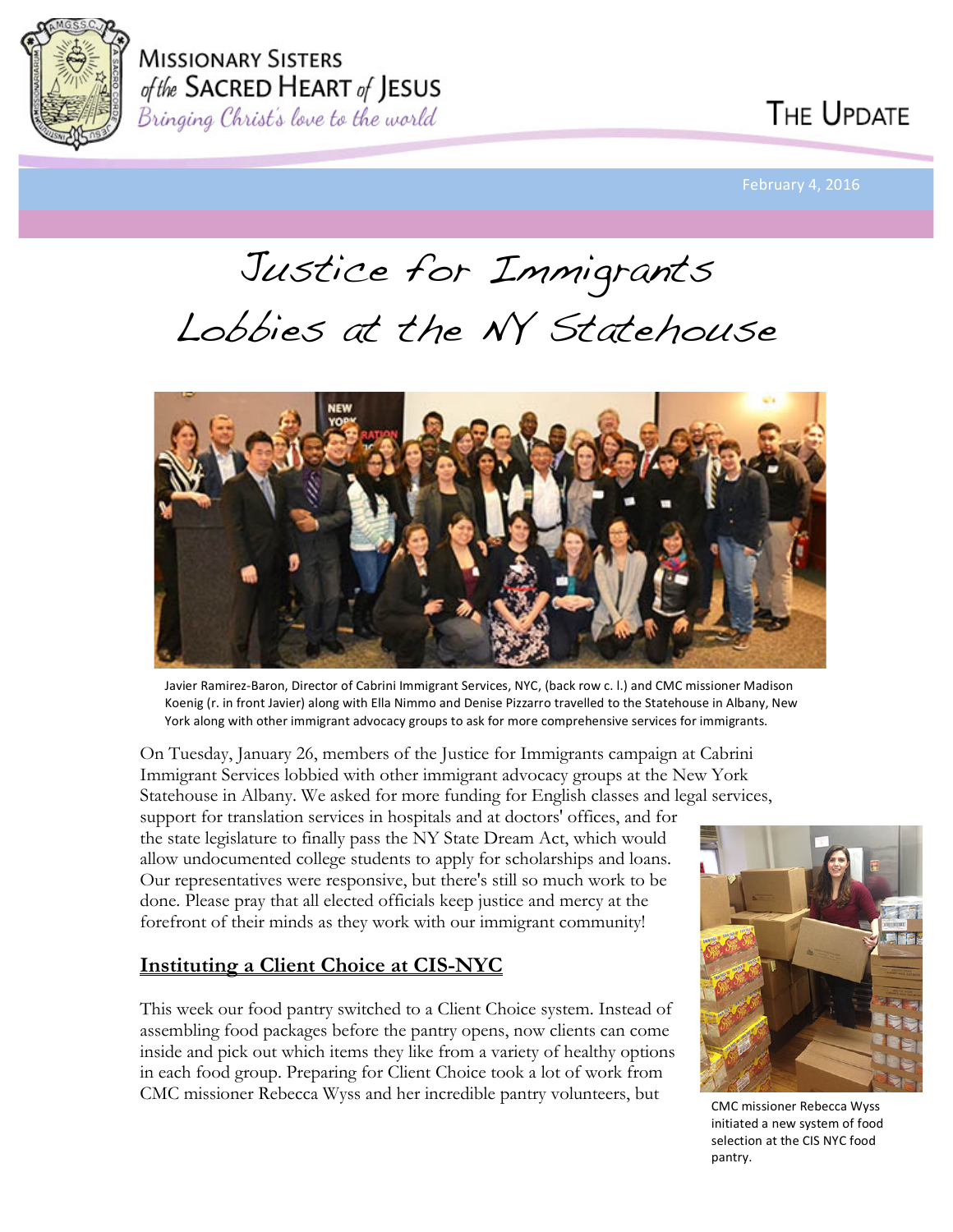the first day with Client Choice was a great success with our clients!  *~ submitted by CMC missioner Madison Koenig* 





MSC candidate Claudia Lorena Redondo helps CIS volunteer Pedro Pizzarro, an employee of St. Teresa Parish, assemble shelving for Client Choice.

# Continuing the Jubilee Year of Mercy

**enter into the spirit of the Year of Mercy and will be offering practical suggestions for showing mercy to others.** 

#### **The Corporal Works of Mercy**

The Corporal Works of Mercy are found in the teachings of Jesus and give us a model for how we should treat all others, as if they were Christ in disguise. They are "charitable actions by which we help our neighbors in their bodily needs" (USCCA). They respond to the basic needs of humanity as we journey through this life

#### **SHELTER THE HOMELESS**

There are many circumstances that could lead to someone becoming a person without a home. Christ encourages us to go out and meet those without homes, affirming their worth and helping them seek a resolution to the challenges they face.

> See if your parish or diocese is involved with a local homeless shelter and volunteer some time.

§ Donate time or money to organizations that build

homes for those who need shelter.

- Many homeless shelters need warm blankets for their beds and socks for their feet. If you can knit or sew that would be an extra loving gift.
- There are millions of children and families who are on the move, fleeing from war, illness, hunger and impossible living conditions, and searching for peace and safety. Engage parish groups of children, youth, young adults, and families in doing some research on the causes and challenges that these families face to survive. Contact Catholic Social Services, or diocesan offices of peace and justice for help with your research. Seek ways to provide shelter for the homeless locally, regionally, nationally or internationally.

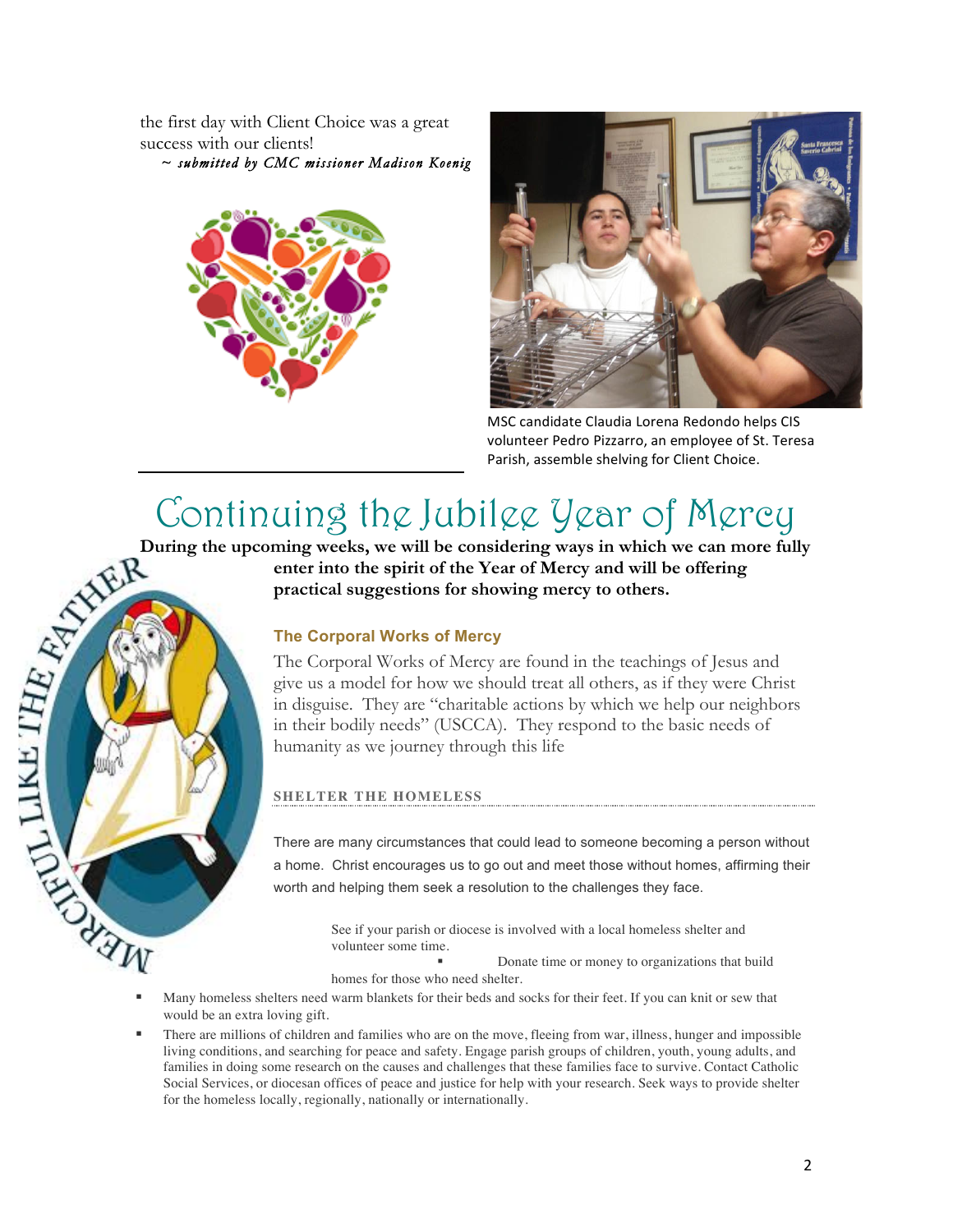### **Cabrini High School, New Orleans, LA** *Cabrini Instructor Chosen for Polar-Ice Workshop*



Cabrini High School Science Department Head Ann Smart was selected to participate in the Ocean Sciences Polar-Ice Educator Workshop at the Audubon Aquarium on February 21<sup>st</sup>.

The workshop is being held in conjunction with the Ocean Sciences Meeting taking place in New Orleans that week. One of only 10 teachers from around the country invited to participate, Smart joins an elite group of teachers helping polar scientists adapt their data and studies for use in a high school learning environment.

The selected teachers will learn about the cutting edge research currently being conducted in Antarctica and will review lesson plans and activities prepared by polar scientists for high school classrooms. Each teacher will pair with 2 or 3 polar scientists to assist them in presenting their studies in a format readily understood by the general public. The teachers will present the adapted lessons to their classes, then communicate with their scientists/partners via the "Ask a Polar Scientist" feature on the Polar ICE website, testing the effectiveness of the adapted lessons in real-time.

"I am extremely excited to take part in this workshop," noted Smart. "Not only do I get to learn about the latest breakthroughs and studies in Polar Science, but I get to assist the researchers in creating lessons and classroom activities that will effectively communicate their findings to my students. I am beyond thrilled to be a part of this endeavor." *~ submitted by Nall Gearheard*



Ms. Ann Smart

### Celebrating God's Mercy This Lent

The season of Lent during this Jubilee Year should be lived more intensely as a privileged moment to celebrate and experience God's mercy. It is the opportune moment to change our lives! This is the time to allow our hearts to be touched! It is the time to listen to the cry of innocent people who are deprived of their property, their dignity, their feelings and even their very lives. To stick to the way of evil will only leave one deluded and sad. True life is something entirely different. God never tires of reaching out to us. God is always ready to listen. All one needs to do is to accept the invitation to conversion and subit oneself to justice during this special time of mercy offered by the Church.

 $\sim$  Pope Francis

*What one or two things can I focus on to change my life this Lent?*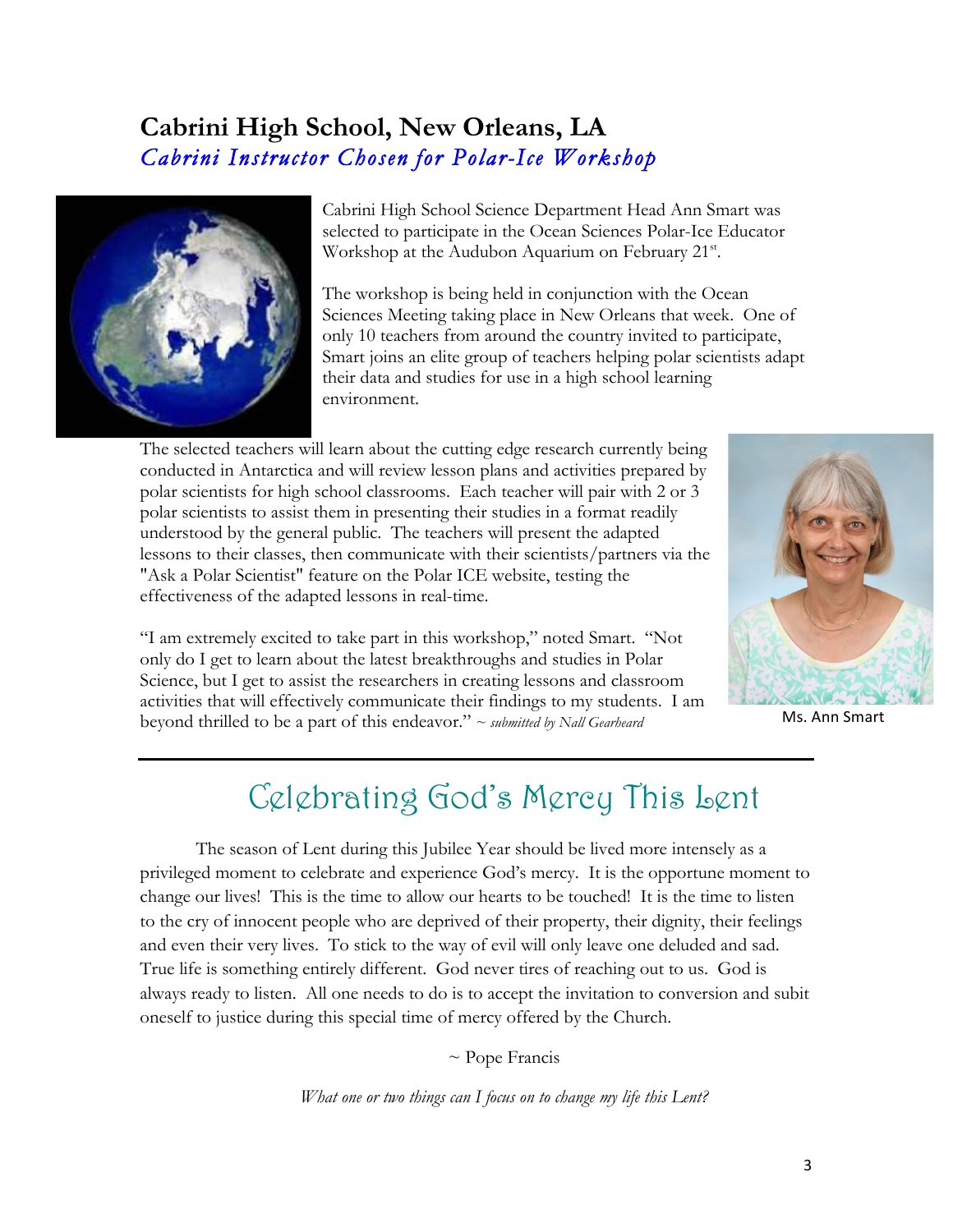# PLEASE JOIN US! Registration is now open\*

# In the spirit of the Jubilee Year of Mercy



### Where?

Cabrini College, Radnor, PA Holy Spirit Library, 2<sup>nd</sup> Floor Conference Room

### When?

Saturday, March 12, 2016  $\qquad$  9:30 am – Gathering and Coffee  $10:00$  am  $-4$  pm  $-$  Program  $4:00$  pm  $-$  Liturgy

### What?

A Day of Prayer, Reflection and Restoration focused on the Jubilee Year of Mercy. \$25 includes program, materials, continental breakfast, boxed lunch, & refreshments. Mindfulness meditation, spiritual movement, quiet reflection, & insights on mercy will highlight the day.

### Who?

All are welcome! Missionary Sisters, Cabrini Lay Missionaries, Cabrini Companions, Cabrini Mission Corps missioners and alumni, Cabrini College employees and alumni, and Cabrini friends.

Presenters: Fr. Edwin Robinson, OFM, Director of Pastoral Care, Cabrini of Westchester Sr. Christine Marie Baltas, MSC and Sr. Grace Waters, MSC.

### How?

\* Registration is now open. To register or for more information, please email: cabriniformation@mothercabrini.org or call 610-902-1038/39. Space is limited. (The first ten registrants will receive a special Cabrinian gift.) Checks should be made payable to: Missionary Sisters of the Sacred Heart of Jesus and mailed to: Cabrini Formation Office, 610 King of Prussia Rd. The Cottage, Radnor, PA 19087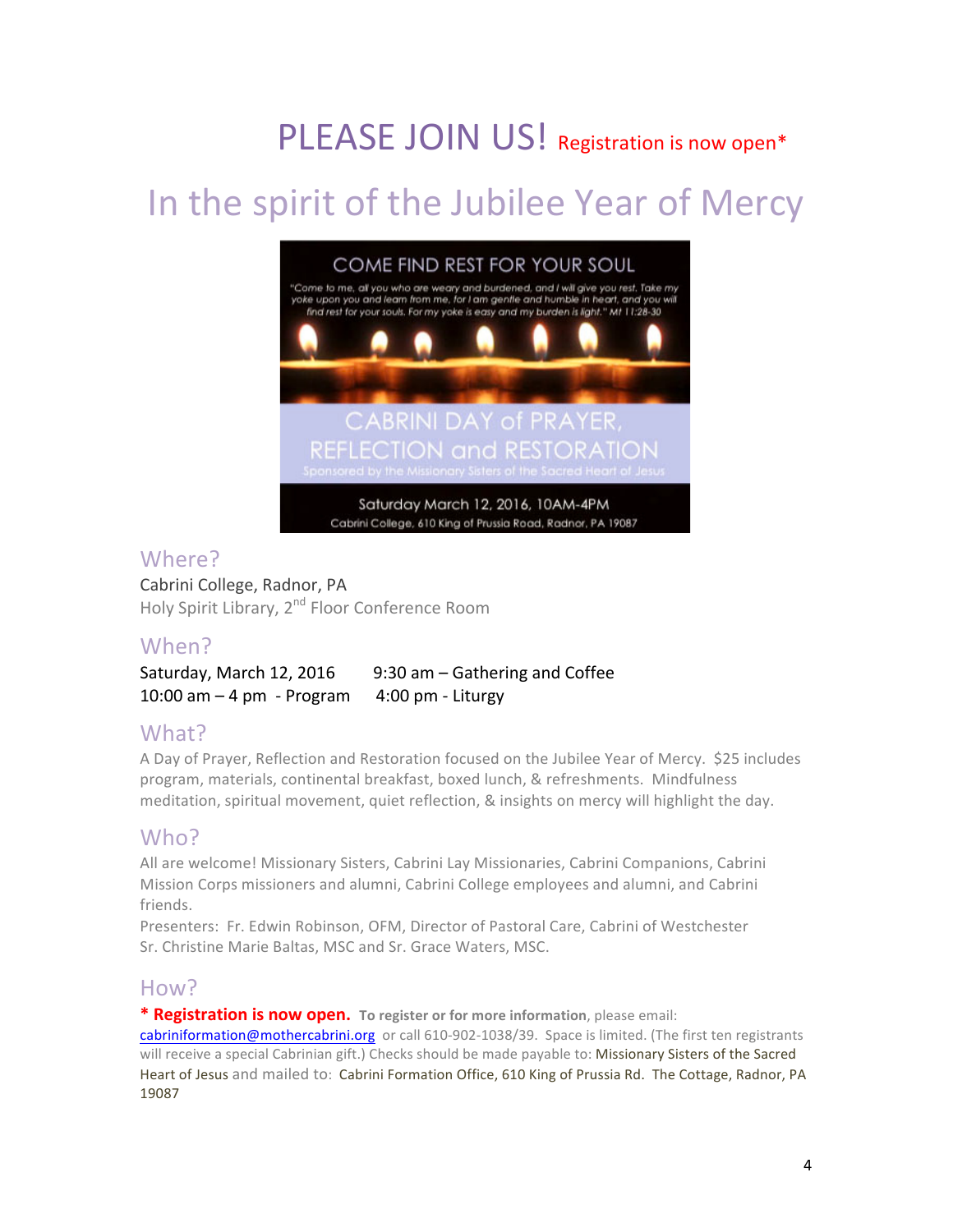### **Prayer Requests**

#### Sr. Christine Marie Baltas, MSC requests…

Prayers for a baby named Christine who has been diagnosed with Downs Syndrome and heart issues.

#### Ron Chaffee

Please pray for Ron Chaffee, the husband of Cabrini College professor Dr. Marty Waring-Chaffee. Mr. Chaffee has been seriously ill and still faces some hurdles in his recovery. Please pray for them as they continue to seek medical help.

#### Meredith Clemons

Prayers are asked for Meredith and her safety as she embarks upon a new chapter in her life.

### Peter Karpinski

Peter, a Cabrini Companion, asks that we remember him and his wife in our prayers for healing and good health. He is having surgery next Thursday.

#### Erin Kennerley

Please pray for Erin, a young woman who is pregnant, and has learned that the prognosis for her unborn baby is very poor.

#### Infant Marisa Kruger

Please pray for infant Marisa Kruger who was born on Monday with a congenital defect - a diaphragmatic hernia- which was diagnosed in utero. Sadly, Marisa is not doing well, despite all of the treatment and care. The Kruger Family would be so grateful for the prayers of the Sisters and the Cabrinian Community.

#### Anthony Russo

Please pray for Anthony, the father of Cabrini College staff member Rosemary Gehrlein, who is now in hospice care. Please pray for his comfort and for support for his wife of 69 years and his daughter and son and their family.

#### Special Intention

We have received a request for prayers for a good diagnosis and healing. Please keep this person in your prayers.

# In Loving Memory

#### Sr. Christine Marie Baltas, MSC requests…

Prayers for a family who is mourning the death of two month-old baby girl named Sunny who died suddenly while her mother was nursing her. Pray that these parents are given the strength and the faith to cope with this devastating loss.